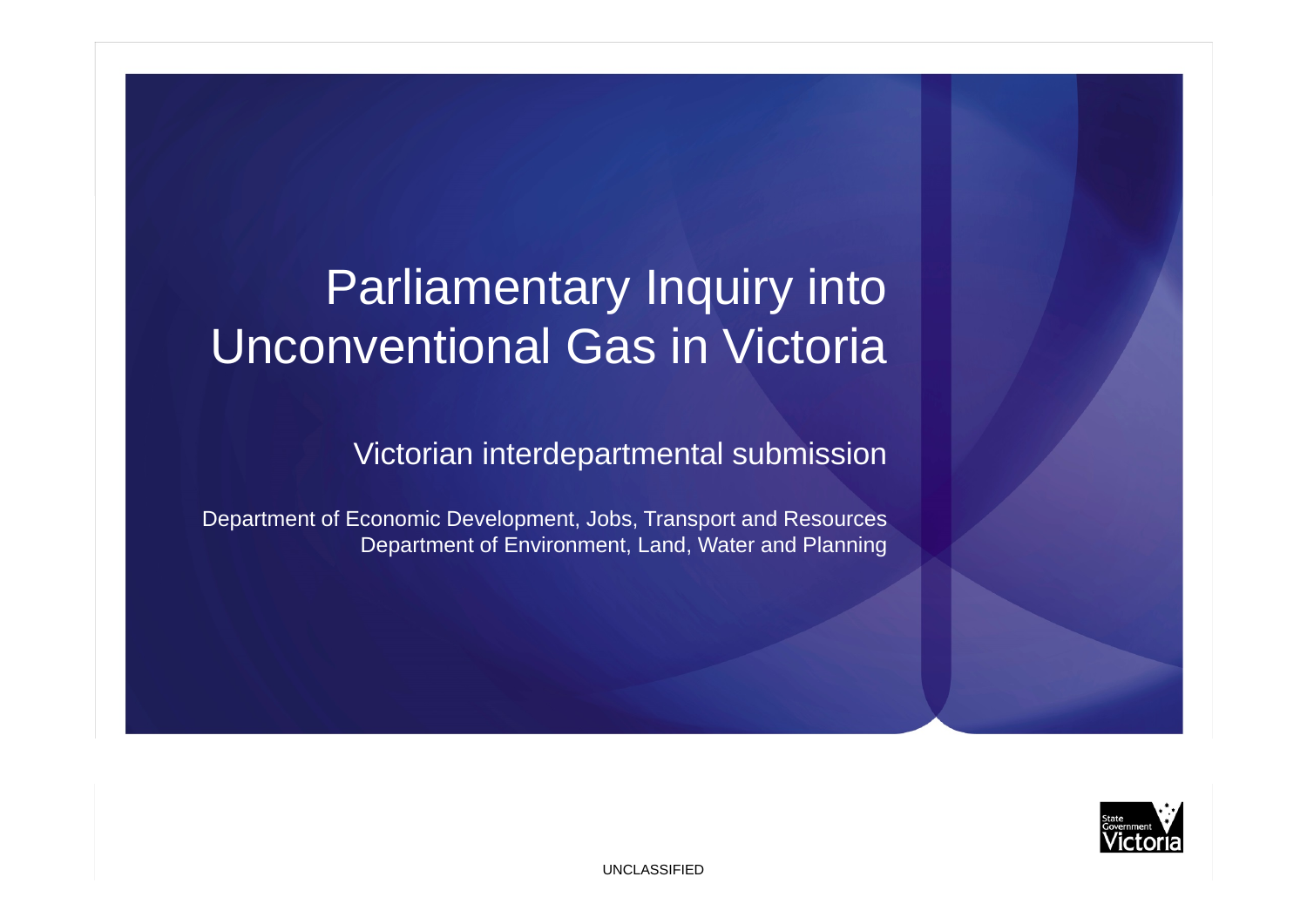#### UNCLASSIFIED

# Introduction

- • Purpose of the interdepartmental submission is to present factual information regarding the Parliamentary Inquiry's Terms of Reference:
	- Types of onshore gas
	- •Prospectivity
	- Current regulatory framework
	- •Land use and environmental factors
	- •Knowledge and information gaps
	- •• Previous reviews
- •Expresses no government policy or departmental opinion
- •• Identifies the range of issues and views arising from community engagement program
- •We can address matters in the submission directly relating to DEDJTR and DELWP
- • Holds on exploration for all types of onshore gas continue pending the inquiry findings and subsequent Government response

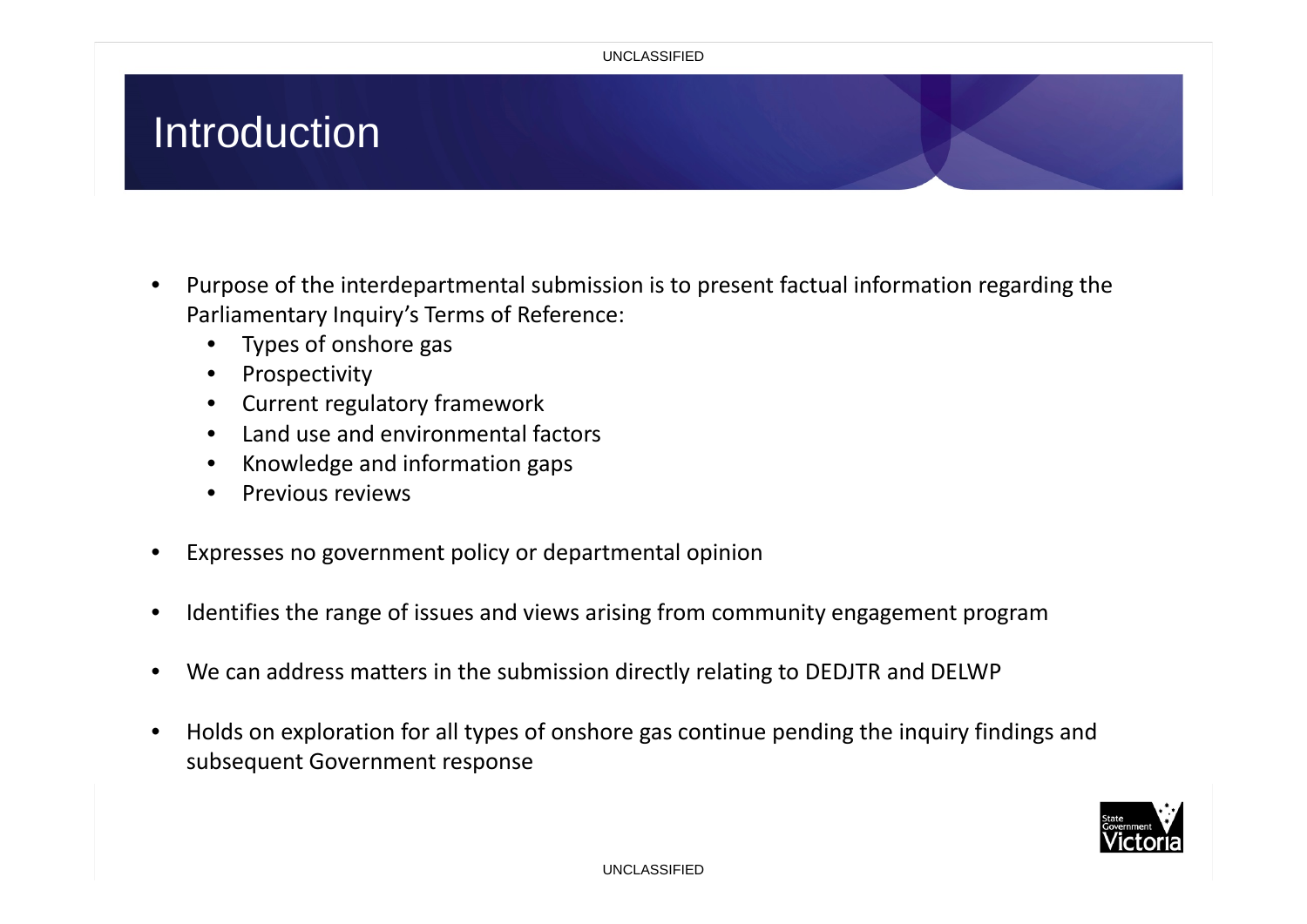UNCLASSIFIED

#### Chapter 2 - Onshore gas in Victoria – gas types



- $\bullet$ Conventional gas is trapped in porous and permeable reservoir rocks. These deposits are discrete.
- $\bullet$  Unconventional gas is trapped at its source (i.e. in tight sandstone, shale and/or coal) and may be continuous in nature (i.e. not confined to <sup>a</sup> discrete structure).

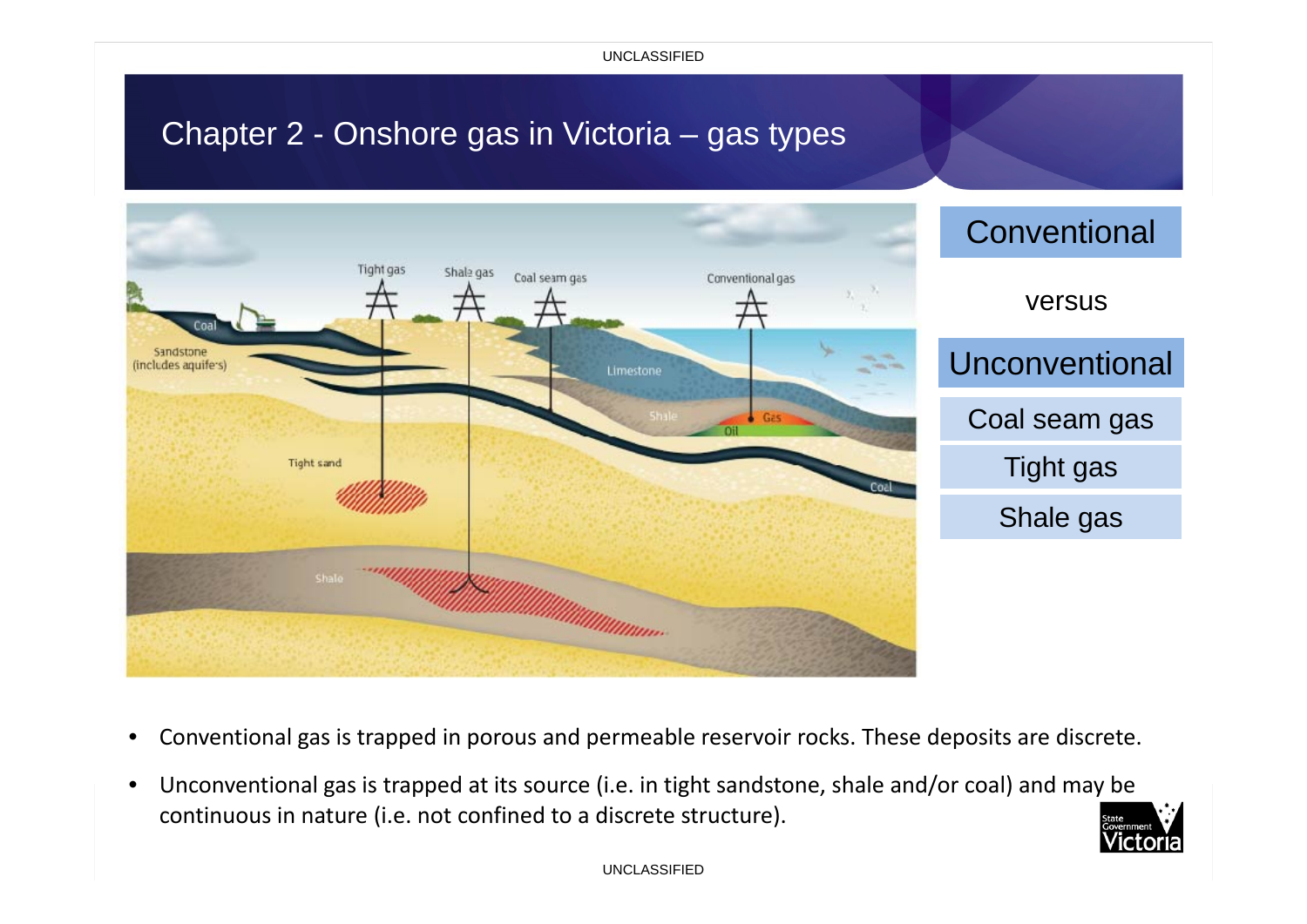

- *The Mineral Resources (Sustainable Development) Act 1990* for coal seam gas
- •**•** Both Acts provide for issuing licences that provide an exclusive right to apply to undertake work:
	- –**Exploration** – explore within the permitted area (which is generally large) to make <sup>a</sup> discovery
	- **Retention** allow pilots and commercial viability assessments over <sup>a</sup> discovered resource
	- **Mining or Production** commercial mining or production
- •**•** Each activity requires a separate licence
- •Native Title must be settled prior to each licence
- •Licences must be advertised publically and feedback considered prior to issue
- •Legislation provides broad powers to apply conditions over licences

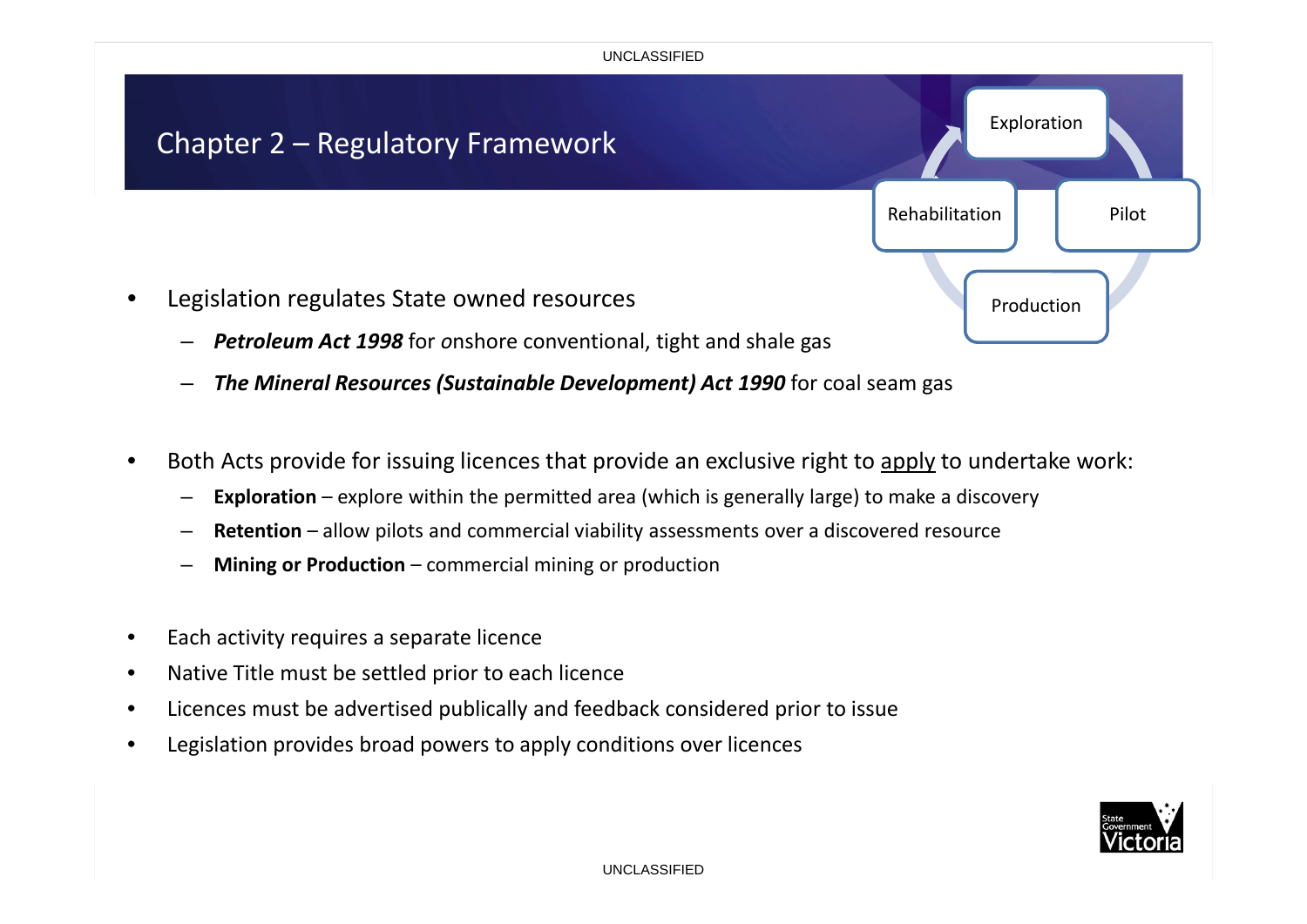# Chapter 2 – Regulatory Framework

#### •**Prior to work commencing**

- Operations/work plan noise, dust, public safety, geotechnical stability, amenity etc
- Well operation management plan (Petroleum Act);
- Environmental management plan (Petroleum Act);
- • **Other statutory approvals and referrals** (State and Commonwealth)
	- e.g. *Water Act 1989, Aboriginal Heritage Act 2006, Planning and Environment Act 1987, Environmental Effects Act 1978, Environment Protection and Biodiversity Conservation Act 1999, Flora and Fauna Guarantee Act 1988*, Native Vegetation Permitted Clearing Regulations
	- Independent Expert Scientific Committee
- •**Environmental Effects Statement or Planning Permit**
- •**Landowner consent and compensation**
- •**Community Engagement Plan (MRSDA)**
- •**Rehabilitation Plan and Bond**
- •**Enforcement and Compliance Regime**

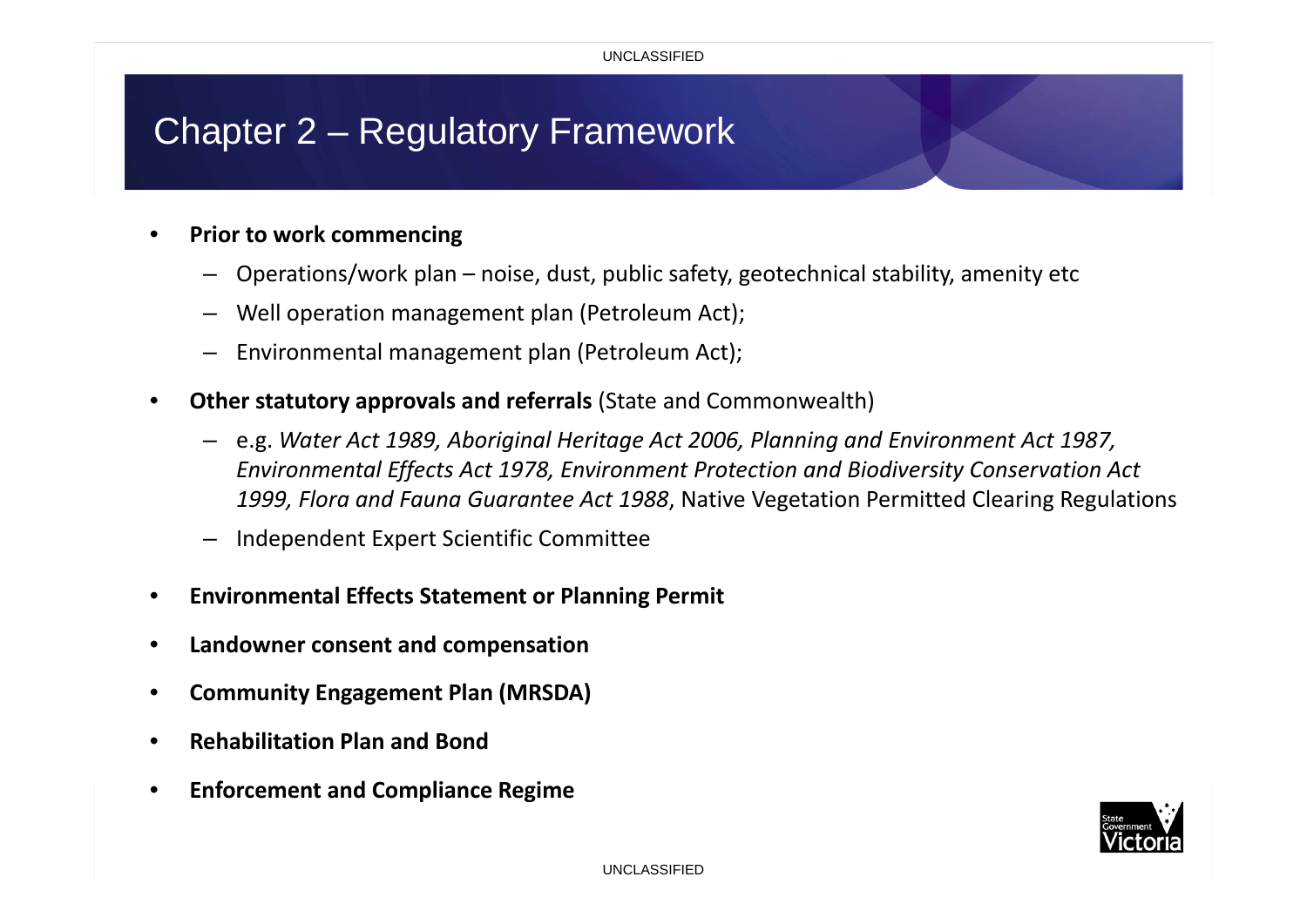### Chapter 2 – Regulatory Framework

- •National Harmonised Regulatory Framework for Natural Gas from Coal Seams
- •**•** Endorsed by COAG Energy Council May 2013
- •• Four focus areas:
	- 1. Well integrity and aquifer protection
	- 2. Water management and monitoring
	- 3. Hydraulic fracturing
	- 4. Chemical use
- •The *Petroleum Act 1998* is generally aligned to the framework
- •MRSDA would require change to align with the framework (eg well integrity)
- $\bullet$ Licence conditions could be used as an interim arrangement, if necessary

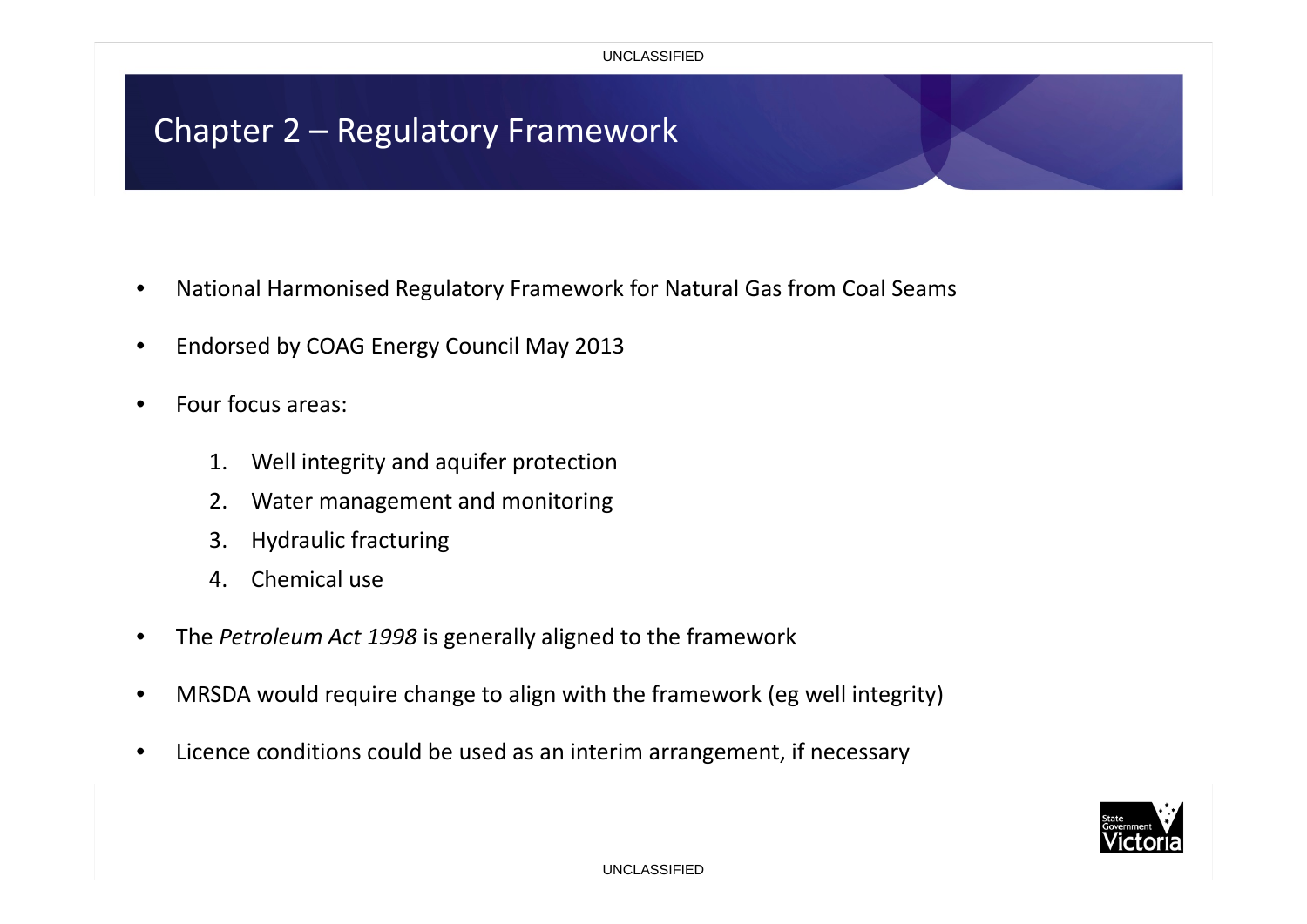# Chapter 3 - Prospectivity



There is currently no commercial production of onshore natural gas in Victoria and no commercial reserves.



UNCLASSIFIED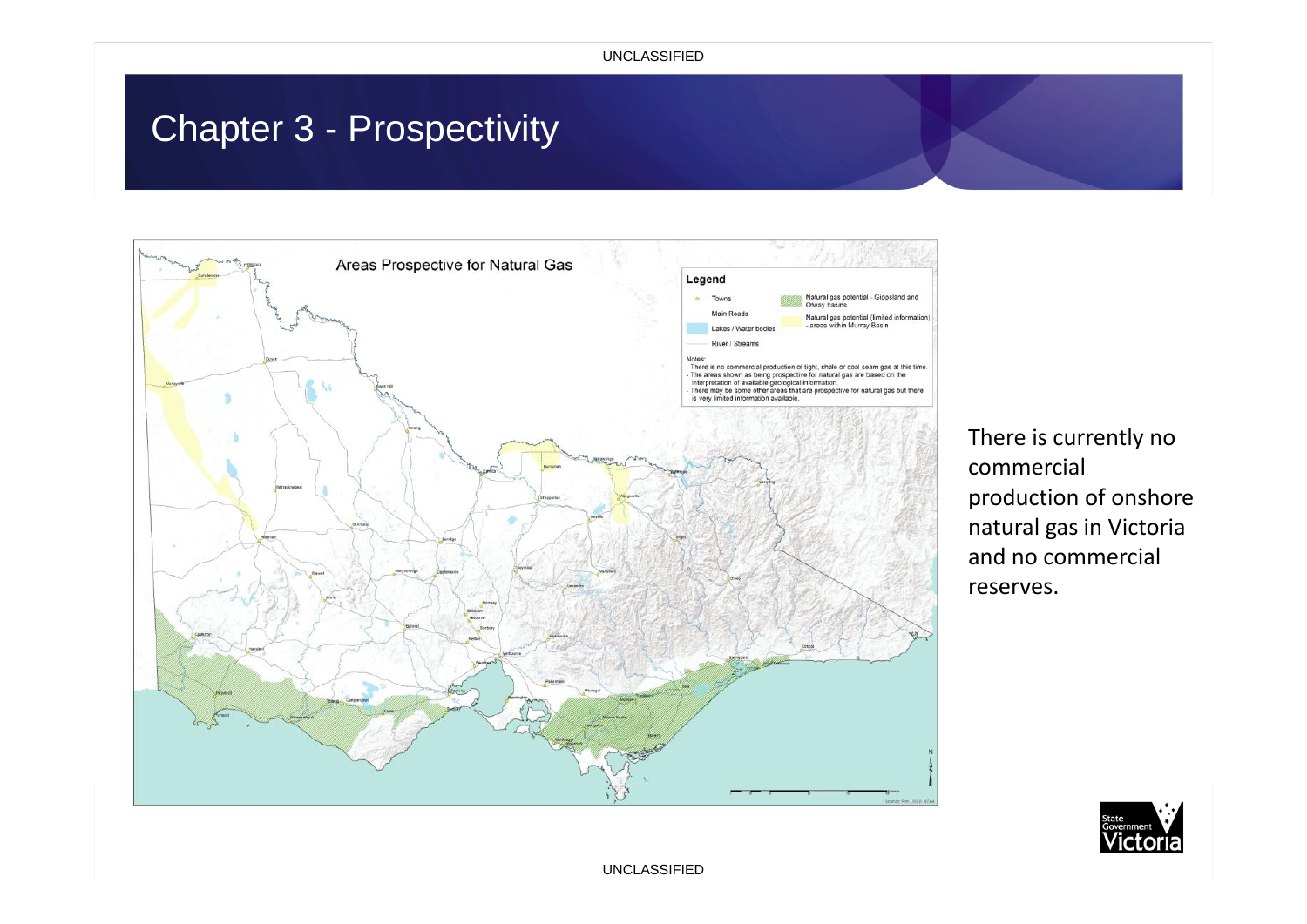# Chapter 4 - Environment, land productivity and public health

- • Unconventional gas is <sup>a</sup> potential source of environmental risk, risk to land productivity and to human health
- $\bullet$ • Potential risk to water resources
- •Potential greenhouse gas emissions
- • Water science studies
	- First pass assessment at regional scale
	- – Examined: potential aquifer depressurization, chemical contamination with hydraulic fracturing, induced seismicity and land subsidence
	- Out of scope factors include (but not limited to): disposal of co‐produced water, air quality, physical amenity and fugitive gas emissions.

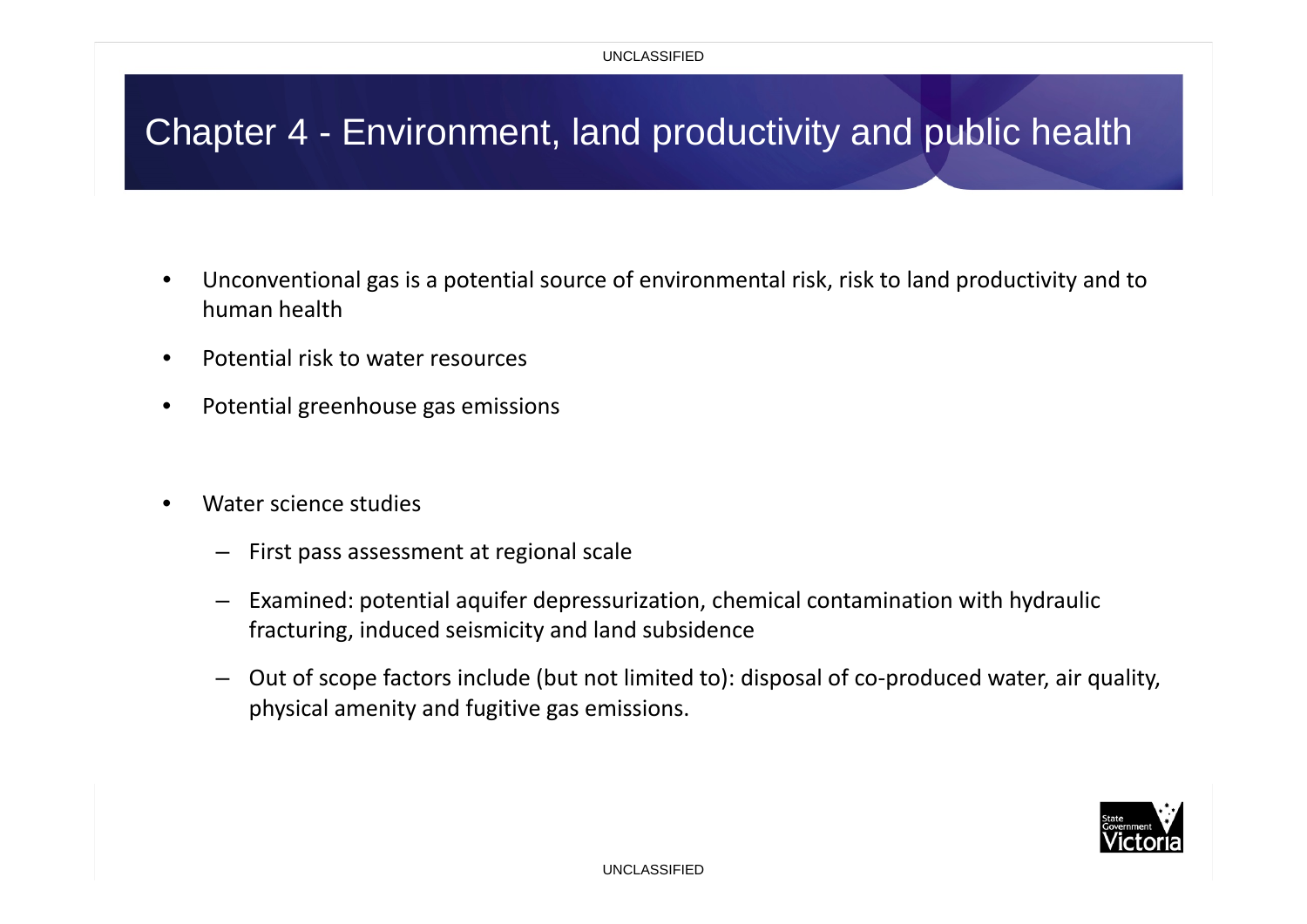### Chapter 4 - Environment, land productivity and public health

- •Impacts can be difficult to predict without baseline data
- $\bullet$  Potential environmental impacts could include:
	- Habitat and biodiversity loss
		- Direct impacts from construction of roads and other infrastructure
		- $\bullet$  Indirect impacts due to eco‐toxicity of chemicals, hydrologic changes (esp. ground water dependent ecosystems)
	- Soil degradation and contamination
		- Compaction by vehicles (erosion, poor vegetation establishment)
		- Contamination from increased mobility of gases and other chemicals
	- – Greenhouse gas emissions (esp. methane)
		- Increased mobility of gases through soil
		- $\bullet$ Leakage from wells

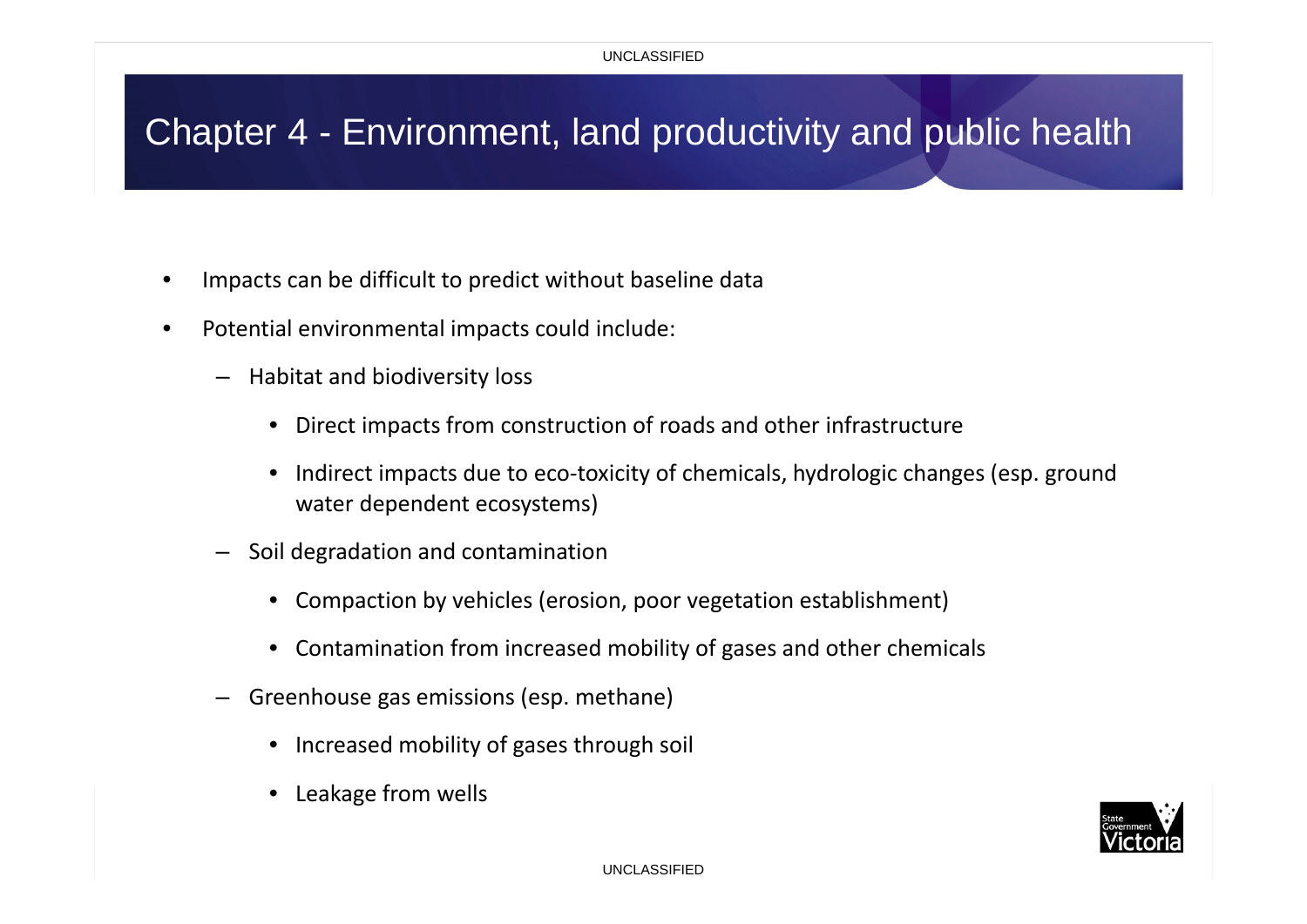### Chapter 5 - Coexistence with existing land and water uses

- $\bullet$ The resource is crown‐owned, legislation requires consent and compensation
- • Raised as concerns by primary producers, landholders, traditional owners and community groups.
- •Potential negative and positive impacts on regional economies
- $\bullet$ Particular concern about competition for water
- •**•** Information asymmetries between land owners and companies

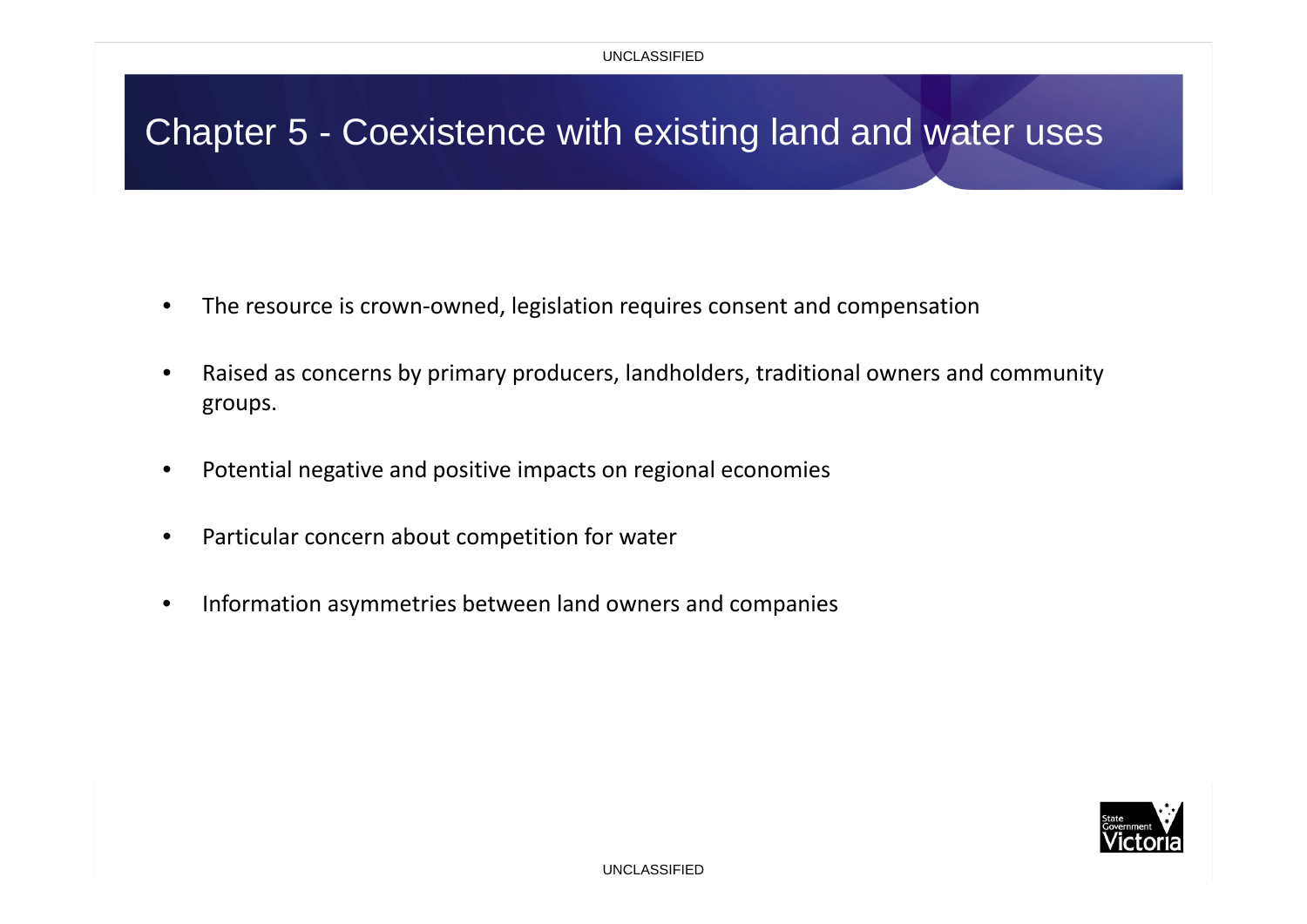# Chapter 6 - Contribution to Victoria's energy mix

- $\bullet$  Victoria is currently self‐sufficient for gas. Available evidence suggests that there are sufficient gas resources for the east coast gas market to meet export and domestic demand to 2030.
- $\bullet$  Victoria is the largest gas consumer on the east coast, equal to <sup>a</sup> third of total gas consumption in eastern Australia.
- $\bullet$ The potential contribution of onshore unconventional gas to Victoria's energy mix is unknown
- •Many factors contribute to competitiveness and affordability
- •Likely effect on domestic gas prices is difficult to gauge
- •Emissions profile unknown without accurate reserve estimates